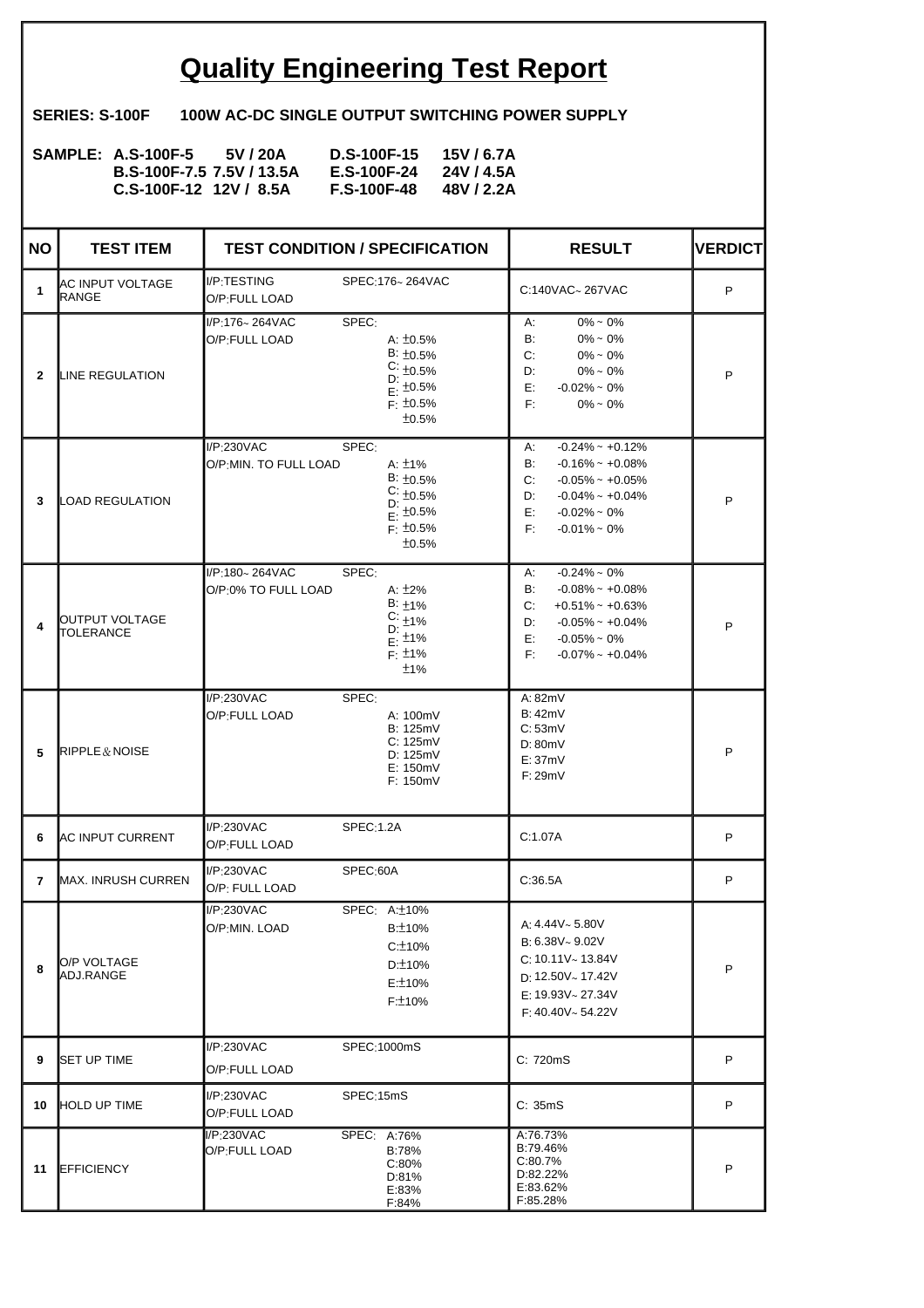| NO | <b>TEST ITEM</b>                                                                  | <b>TEST CONDITION / SPECIFICATION</b>                                                                                                                                                                                                                                                                                                                                                                                                                                   | <b>RESULT</b>                                                                                                                                                                   | <b>NERDICT</b> |
|----|-----------------------------------------------------------------------------------|-------------------------------------------------------------------------------------------------------------------------------------------------------------------------------------------------------------------------------------------------------------------------------------------------------------------------------------------------------------------------------------------------------------------------------------------------------------------------|---------------------------------------------------------------------------------------------------------------------------------------------------------------------------------|----------------|
| 12 | OVER LOAD<br><b>PROTECTION</b>                                                    | I/P:230VAC<br>SPEC: 105%~150%<br>O/P:TESTING                                                                                                                                                                                                                                                                                                                                                                                                                            | A:120%<br>B:125%<br>C:123.5%<br>D:120%<br>E:122%<br>F:123%                                                                                                                      | P              |
| 13 | OVER VOLTAGE<br><b>PROTECTION</b>                                                 | I/P:230VAC<br>SPEC: 115%~135%<br>O/P:TESTING                                                                                                                                                                                                                                                                                                                                                                                                                            | A:126%<br>B:127%<br>C:120%<br>D:129%<br>E:132%<br>F:130%                                                                                                                        | P              |
| 14 | GROUND LEAKAGE<br><b>CURRENT</b>                                                  | I/P:240VAC<br>SPEC: L-FG--<1mA<br>$N-FG - < 1mA$                                                                                                                                                                                                                                                                                                                                                                                                                        | C: L-FG:0.66mA<br>N-FG: 0.68mA                                                                                                                                                  | P              |
| 15 | <b>GRUNDING</b><br><b>CONTINUITY</b>                                              | SPEC: FG--CHASSIS<0.1 Ohms/2min                                                                                                                                                                                                                                                                                                                                                                                                                                         | C: 3m Ohms                                                                                                                                                                      | P              |
| 16 | <b>INSULATION</b><br><b>RESISTANCE</b>                                            | SPEC:<br>$I/P-O/P$ :<br>500VDC/100MOhms MIN.<br>$I/P-FG$<br>500VDC/100MOhms MIN.<br>$O/P-FG_1$<br>500VDC/100MOhms MIN.                                                                                                                                                                                                                                                                                                                                                  | $C: O/P-FG > 100MOhms$<br>$I/P$ -O/P >100MOhms<br>$I/P-FG > 100MOhms$                                                                                                           | P              |
|    | DIELECTRIC /<br>17 WITHSTAND<br>VOLTAGE                                           | $I/P - O/P$ :<br>3KVDC/ 1 min.<br>lSPEC∶<br>(10mA CUT-OFF)<br>$IP - FG$<br>$1.5$ KVDC/ 1 min.<br>(10mA CUT-OFF)<br>0.5KVDC/1 min.<br>$O/P - FG$<br>(10mA CUT-OFF)                                                                                                                                                                                                                                                                                                       | C: I/P-O/P :5.41mA<br>I/P-FG<br>:4.52 $mA$<br>O/P-FG :3.82mA                                                                                                                    | P              |
|    | 18 EMS TEST                                                                       | EFT TEST:<br>EN50082-1<br>IEC1000-4-4<br>SURGE TEST:                                                                                                                                                                                                                                                                                                                                                                                                                    | E: CRITERIA A<br>OK.                                                                                                                                                            | P              |
|    |                                                                                   | EN50082-1<br>IEC1000-4-5<br>ESD TEST:                                                                                                                                                                                                                                                                                                                                                                                                                                   | E: CRITERIA A<br>OK.                                                                                                                                                            | P              |
|    | <b>19 ESD TEST</b>                                                                | EN50082-1<br>IEC1000-4-2                                                                                                                                                                                                                                                                                                                                                                                                                                                | C: CRITERIA A<br>OK.                                                                                                                                                            | P              |
|    | 20 HARMONICS                                                                      | I/P: 230VAC O/P: FULL LOAD<br>IEC555-2<br><b>CLASS A</b>                                                                                                                                                                                                                                                                                                                                                                                                                | C: CLASS A<br>OK.                                                                                                                                                               | P              |
|    | 21 BURN-IN TEST                                                                   | I/P: 230VAC O/P: FULL LOAD<br>TA:26ºC BURN-IN DURATION : 3.5 hrs                                                                                                                                                                                                                                                                                                                                                                                                        | C:NON BREAK                                                                                                                                                                     | P              |
|    | 22 ENVIRONMENT TEST I/P:230VAC                                                    | HIGH AMBIENT TEMPERATURE FULL LOAD TEST<br>O/P:FULL LOAD<br>AMBIENT TEMPERATURE-39.2°C                                                                                                                                                                                                                                                                                                                                                                                  | C: AFTER 4.5 hrs<br><b>NON BREAK</b>                                                                                                                                            | P              |
| 23 | TEMPERATURE RISE<br>TEST Trise OF PARTS                                           | $C: I/P$ : 230VAC<br>AFTER 3.5 hr BURN-IN<br>O/P : FULL LOAD<br>TA:26°C<br>POSITION<br>P/N<br><b>TEMP</b><br><b>BRIDGE DIODE</b><br>B <sub>D</sub> 1<br><b>MAIN TRANSISTOR</b><br>Q1<br>T <sub>1</sub><br><b>MAIN TRANSFORMER WIRE</b><br>D <sub>8</sub><br>O/P DIODE<br>91.7°C<br>C <sub>26</sub><br>O/P FILTER CAPACITOR<br>L <sub>3</sub><br>O/P CHOCK<br>T1<br><b>MAIN TRANSFORMER COIL</b><br>SCR <sub>2</sub><br><b>SCR</b><br>D <sub>3</sub><br><b>FLY DIODE</b> | Trise<br>71.4°C<br>45.4°C<br>74.6°C<br>48.6°C<br>79.9°C<br>53.9°C<br>65.7°C<br>64.2°C<br>38.2°C<br>86.8°C<br>60.8°C<br>90.5°C<br>64.5°C<br>58.7°C<br>32.7°C<br>76.5°C<br>50.5°C | P              |
|    | 24 LIFE CYCLE                                                                     | C: SUPPOSE C26 IS THE MOST CRITICAL COMPONENT<br>I/P:230VAC O/P:FULL LOAD Ta:25°CTc26:63.2°C Life: 110808 hrs<br>I/P:230VAC O/P:FULL LOAD Ta:45°C Tc26:78.2°C Life: 39176 hrs                                                                                                                                                                                                                                                                                           |                                                                                                                                                                                 | P              |
| 25 | CRITICAL<br>COMPONENT<br>RECORD<br>FOR QC<br><b>INSPECTION</b><br>REFERENCE ONLY) | <b>FUSE</b><br>: 3AL/250V<br>C:<br>: D3SB60<br><b>BRIDGE DIODE</b><br>LINE FILTER<br>: TF096C1 EE-25<br><b>TRANSFOMER</b><br>: TF121-R2 EI-40<br>POWER SWITCHER<br>: 2SK727 TO-3P<br><b>OUTPUT DIODE</b><br>: BYV32200<br>: ELNA 1000uF/25V 105°C RJH<br>OUTPUT CAPACITOR<br>: NITSUKO 220uF/200V 85°C PN-J<br><b>INPUT CAPACITOR</b><br>P.C.B<br>:S-100FN-R4 CEM-3 2 OZ SS                                                                                             |                                                                                                                                                                                 |                |